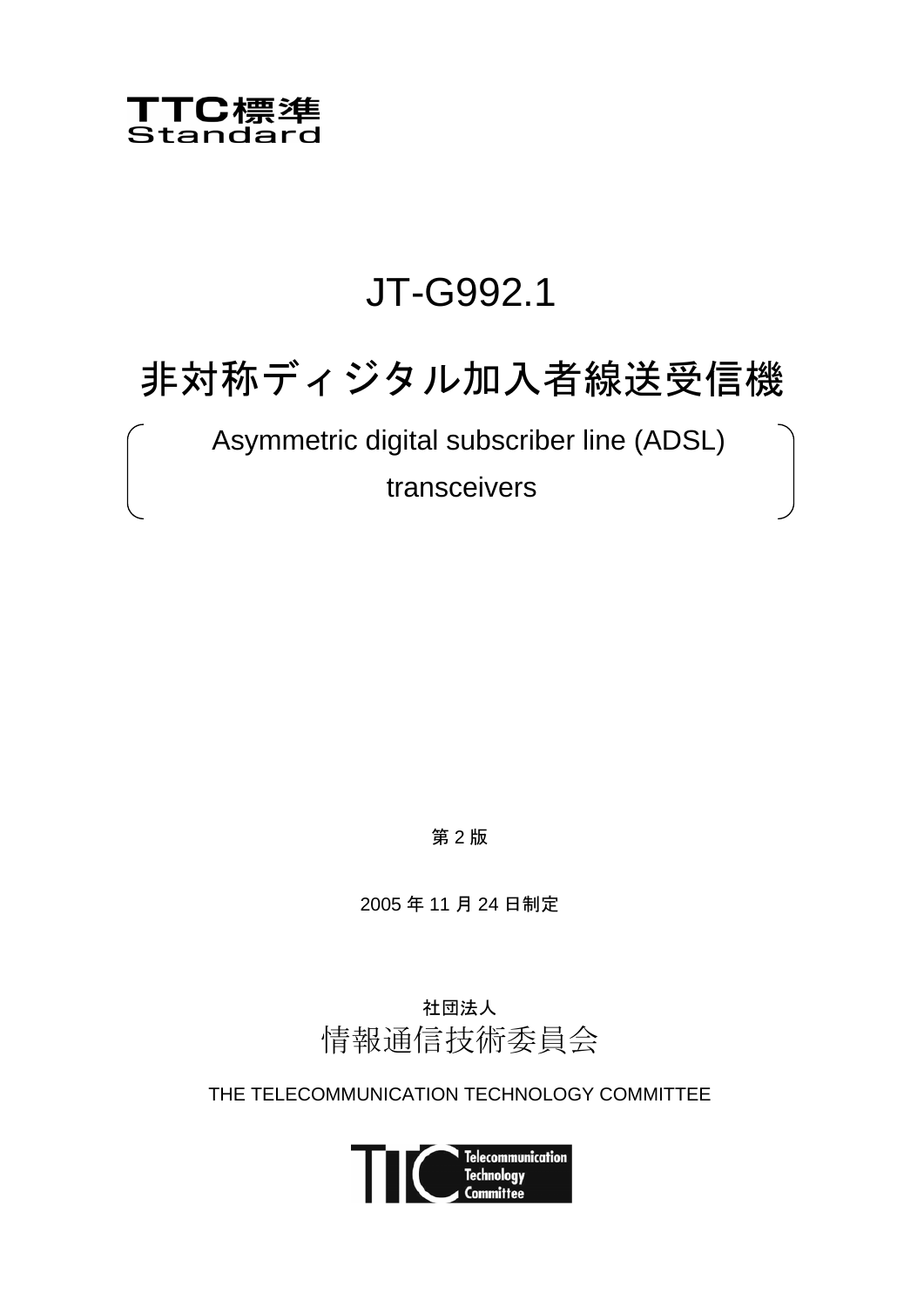本書は、(社)情報通信技術委員会が著作権を保有しています。 内容の一部又は全部を(社)情報通信技術委員会の許諾を得ることなく複製、転載、改変、 転用及びネットワーク上での送信、配布を行うことを禁止します。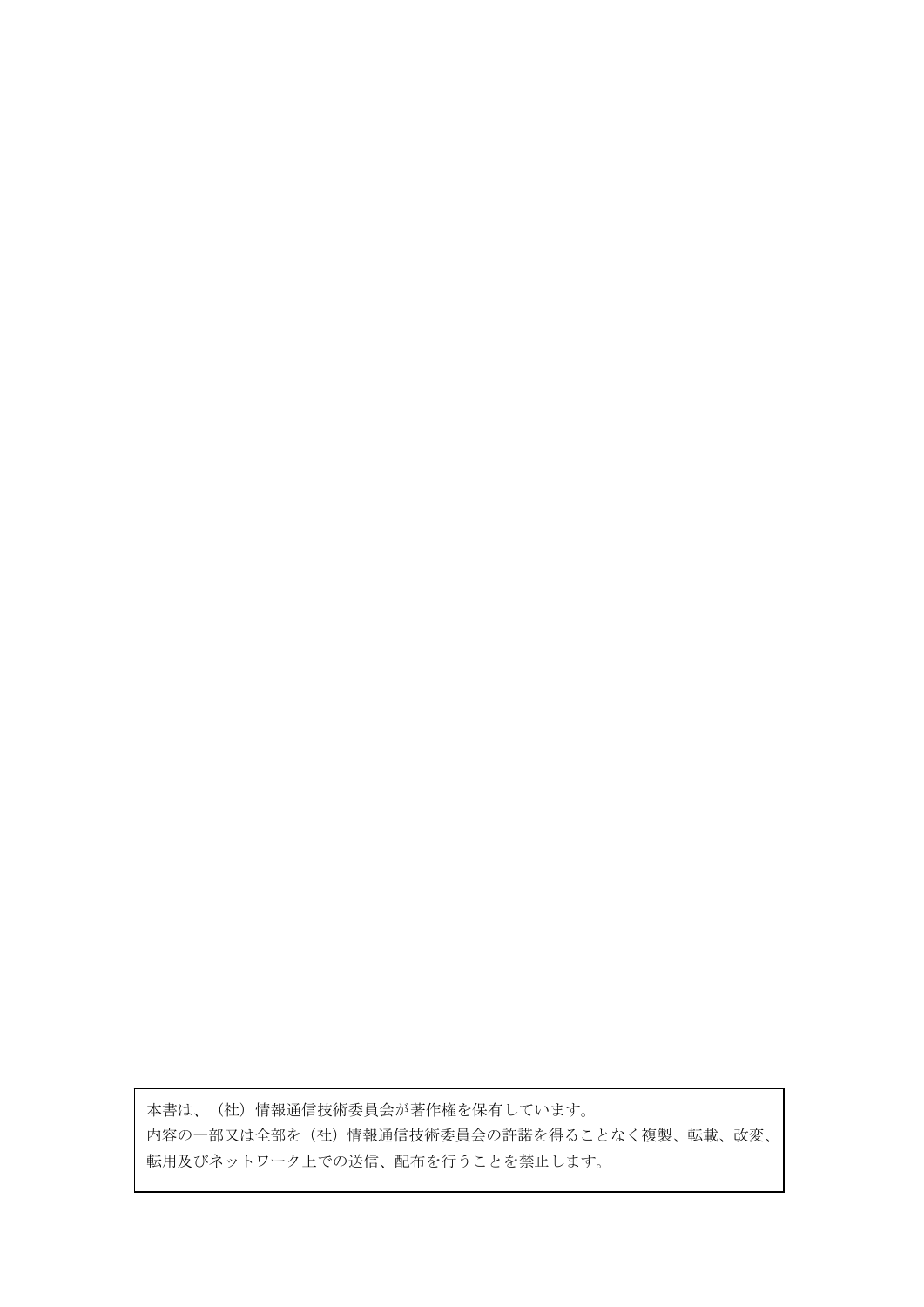| ゑ老> |  |
|-----|--|
|     |  |
|     |  |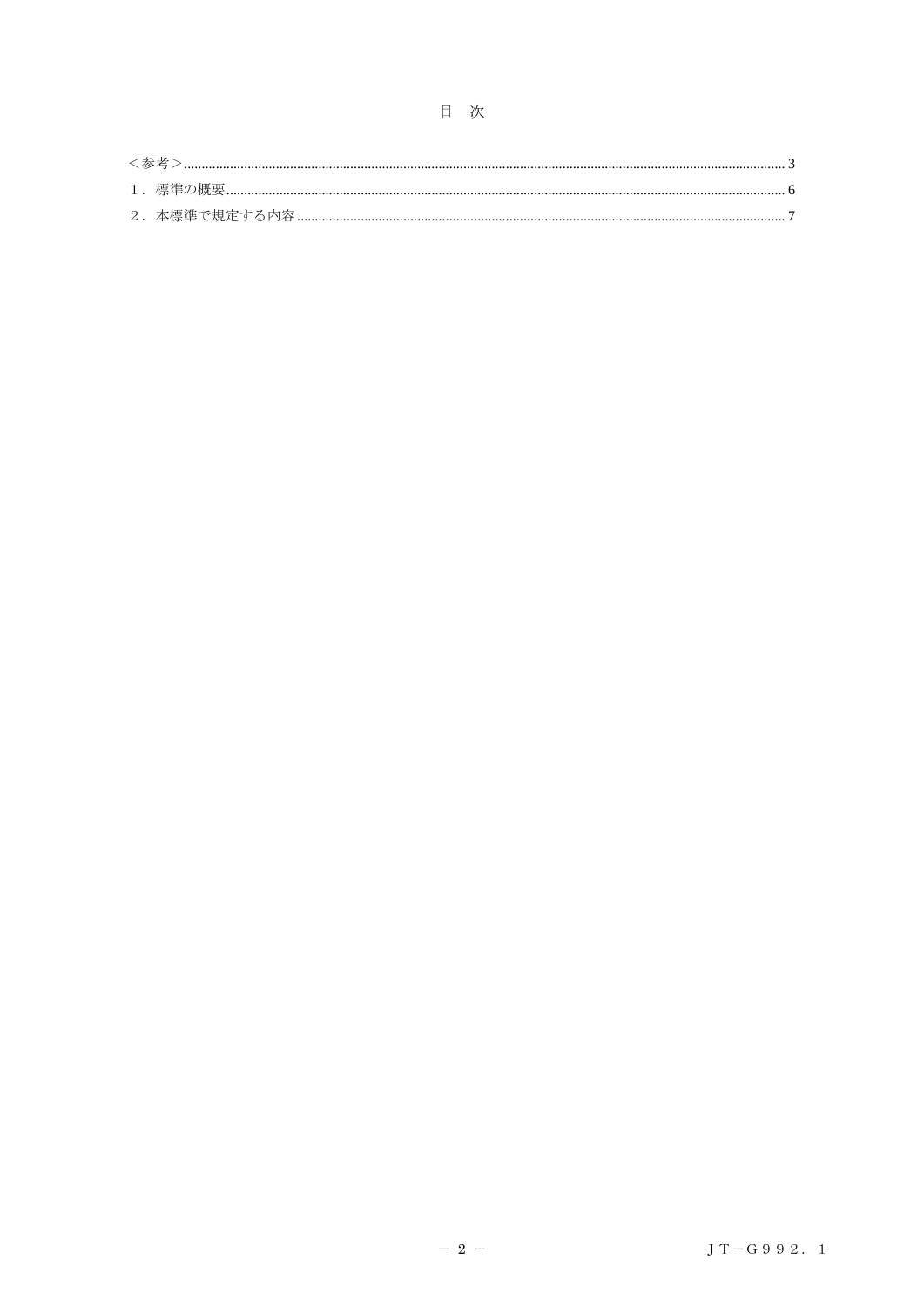<span id="page-3-0"></span><参考>

### 1.国際勧告等との関係

本標準は、国際電気通信連合電気通信標準化部門 (ITU-T) SG 1 5 会合において勧告化された下記 ITU-T に 準拠している。

[1] G. 992. 1 (07/99)

Asymmetrical digital subscriber line (ADSL) transceivers

[2] G.992.1 Annex H (10/00)

Specific requirements for a synchronized symmetrical DSL (SSDSL) system operating in the same cable binder as ISDN as defined in G.961 Appendix III

[3] G.992.1 (1999) Corrigendum1 (11/01)

Asymmetrical digital subscriber line (ADSL) transceivers Corrigendum 1

[4] G.992.1 (1999) Amendment1 (03/03)

Revised Annex C, new Annex I and new Appendix V

[5] G.992.1 (1999) Amendment1 Corrigendum1 (12/03)

Corrigendum 1 to G.992.1 Amendment 1

### 2. 上記国際勧告等に対する追加項目等

上記 ITU-T 勧告のうち、日本標準に関連のない下記の Annex を除く。

- Annex B Specific requirements for an ADSL system operating in the frequency band above ISDN as defined in ITU-T Recommendation G.961 Appendices I and II
- Annex F ATU-x Classification and Performance for Region A (North America)
- Annex G ATU-x Classification and Performance for Region B (Europe)

#### 3. 改版の履歴

| 版数  | 制定日         | 改版内容 |
|-----|-------------|------|
| 第1版 | 2002年5月30日  | 制定   |
| 第2版 | 2005年11月24日 | 改定   |

### 4.ITU-T 勧告における誤記

本標準が準拠する上記ITU-T勧告において誤記と思われるものを下記に示す。

#### (1)G.992.1 (07/99) 関連

#### 6. Transport capacity

| 個所            | 誤              |                |
|---------------|----------------|----------------|
| Note $\angle$ | (see $6.4.2$ ) | 7.4.2)<br>(see |

#### 8. ATU-R Functional Characteristics

| 個所                 | 誤    |                         |
|--------------------|------|-------------------------|
| 8.11.1 Subcarriers | 記述場所 | 18.11 Modulationの直後に移動。 |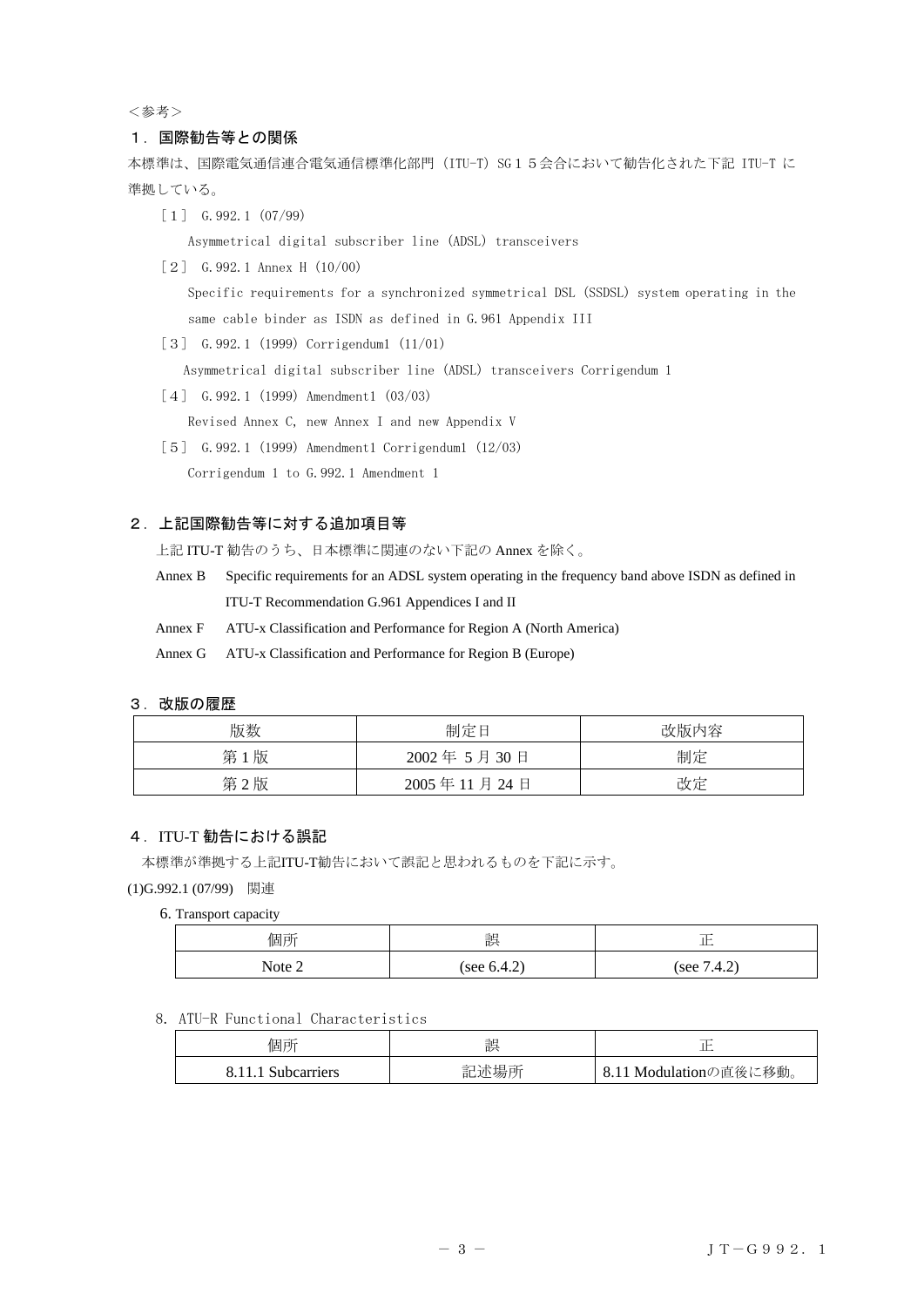## 10. Initialization

| 個所                       | 誤                                           | 正                             |
|--------------------------|---------------------------------------------|-------------------------------|
| 10.5.2 R-REVERB1         | The period of PRD                           | The period of PRU             |
| 同上                       | C-QUIET3 or PILOT1 signal                   | C-QUIET3A or PILOT1 signal    |
| 10.7.6.5 Network timing  | Bit4                                        | Bit11                         |
| reference Bit4           |                                             |                               |
| 同上                       | m4                                          | m11                           |
| $10.9.2.1$ Number or RS  | Number or                                   | Number of                     |
| overhead bytes (R)       |                                             |                               |
| 10.9.2.3 Number or tones | Number or                                   | Number of                     |
| carrying data (ncloaded) |                                             |                               |
| 10.9.2.5 Coding gain     | trellis coding as used                      | trellis coding is used        |
| 10.9.14 R-B&G            | $0000$ <sub>2</sub> and $00000000$<br>0000, | 0000,<br>000.000000000<br>and |
| 19行目                     | respectively                                | respectively                  |

## Annex A

| 個所                           | 誤                |               |
|------------------------------|------------------|---------------|
| A.2.2 Synchronization symbol | The $d_1-d_{96}$ | The $d_1-d_6$ |

# (2) Amendment1 (03/03) 関連

Annex C

| 個所                                                | 誤                                                                             | TE.                                                                                              |
|---------------------------------------------------|-------------------------------------------------------------------------------|--------------------------------------------------------------------------------------------------|
| C.3.3.1 TCM-ISDN crosstalk<br>timing model<br>5行目 | in the second half of the<br>TCM-ISDN period.                                 | in the second half of the<br>TTR period.                                                         |
| C3.3.2 Sliding window                             | transmission symbol is<br><b>FEXTR or NEXTR</b>                               | transmission symbol is a<br>FEXTR or NEXTR                                                       |
| C5.1.2 Hyperframe structure                       | Duration FEXT bitmapping<br>mode, the ATU-R shall not<br>transmit any signal. | Duration FEXT bitmapping<br>mode the ATU-R shall not<br>transmit any signal in NEXTc<br>symbols. |
| C.5.5.2 Rate Converter                            | $fci = {fci4 = fc-fc4}$                                                       | $fci = {fci4 = fc-fcf4}$                                                                         |
| C.7.9.1.1                                         | the FEXTc and NEXTc<br>downstream channel                                     | the FEXTc and NEXTc<br>upstream channel                                                          |

## (3) G.992.1 Annex H (10/00) 関連

| 個所                                                | 誤                       | ΙE |
|---------------------------------------------------|-------------------------|----|
| H.6.5.3 Gain scaling in<br>synchronization symbol | NEXT or                 | 削除 |
| H.7.2.1                                           | During FEXT Bitmap mode | 削除 |
| Near-end test<br>parameters                       |                         |    |
| H.7.2.2                                           | During FEXT Bitmap mode | 削除 |
| Far-end test<br>parameters                        |                         |    |

# 5.工業所有権

本標準に関わる「工業所有権等の実施の権利に係る確認書」の提出状況は、TTC ホームページで御覧にな れます。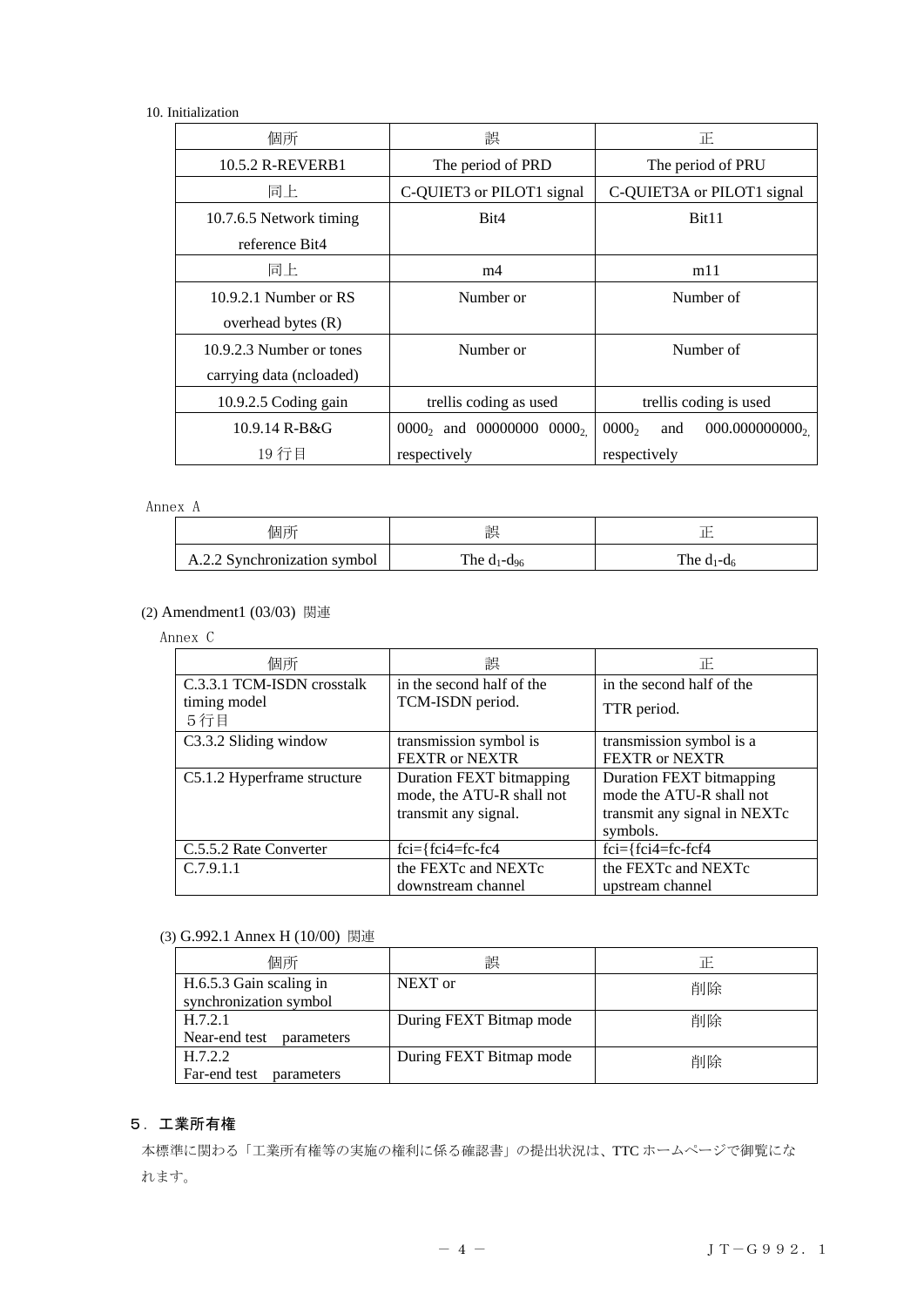# 6.その他

- (1)参照する主な ITU-T 勧告
	- [1] G.961  $(03/93)$ , 同 Erratum  $(08/00)$ ,
	- [2] G.994.1 (05/03), 同 Amendment 1(02/04), 同 Amendment 2(06/04), 同 Amendment 1(01/05),
	- [3] G.995.1  $(02/01)$ , 同 Amendment  $1(11/01)$
	- $[4]$  G.996.1 (02/01), 同 Erratum 1(01/03), 同 Amendment 1(03/03)
	- [5] G. 997. 1 (06/99)
	- [6] I.361 (02/99)
	- $[7]$  I.432.1 (02/99), 同 Erratum 1(08/00)
- (2)本出版は、具体的な規定内容は含んでいない。規定はすべて準拠元である ITU-T 勧告によってい る。具体的な規定内容は ITU-T 勧告を参照する必要がある。

## 7.標準作成部門

DSL 専門委員会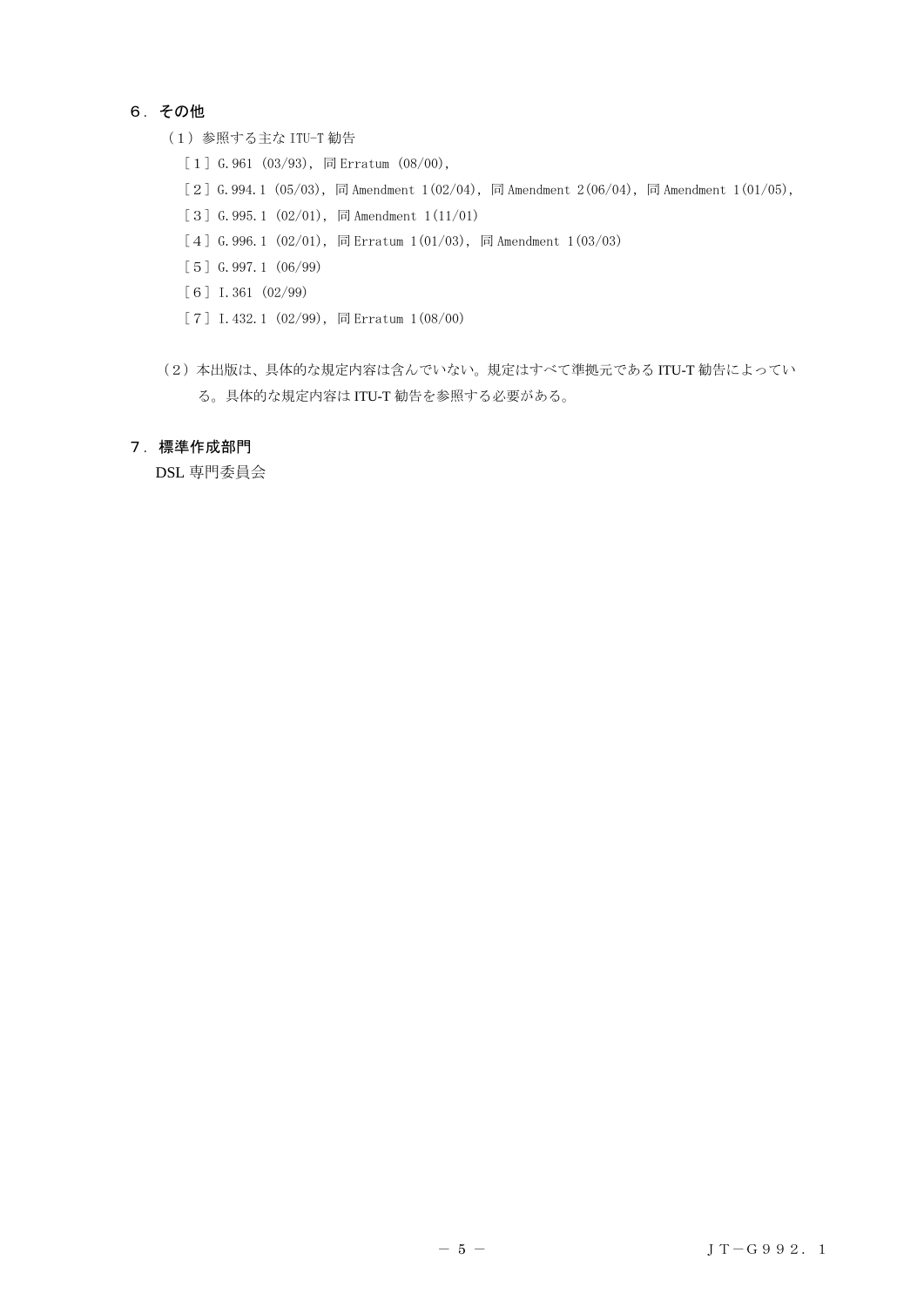#### <span id="page-6-0"></span>1.標準の概要

本標準は、ADSLに関する電気通信ネットワークと端末間のインターフェースを両者の相互作用、電気 的特性の点から記述している。

- ADSLは、様々なベアラチャネルを他のサービスと同時に提供することができる。すなわち、同一 ペア線上における音声帯域サービス(POTSおよび音声帯域データ伝送を含む)との同時伝送。
- z ADSLは、音声帯域より上の周波数を占有し、フィルターで分割される。ただし、G.961 付録III で規定されるTCM-ISDNとは同一ペア線上での同時伝送はできない。
- ADSLは、通信事業者からユーザ方向(ダウンストリーム)には、低速の全二重ベアラチャネルと 高速の片方向ベアラチャネルを提供するが、逆方向(アップストリーム)には低速の全二重ベアラチャ ネルのみを提供する。

ADSLシステムは、異なる芯線径の撚り対線が縦続接続された芯線上で動作するように設計される。本標 準は、装荷線輪のないケーブルを用いることを前提とするが、ブリッジタップの存在は許容する。

特に、本標準は:

- 提供される片方向および全二重ベアラチャネルの幾つかの選択肢と範囲;
- ATU-C (通信事業者装置)とATU-R (加入者端末)から送出される信号のラインコードと 信号スペクトラム;
- ATU-CとATU-Rにおける送出信号;
- 送受信データのフレーム構成;
- オペレーションチャネルの機能;
- ATU-Rとサービスモジュールのインターフェース;
- ATMトランスポートに対するTransmission Convergence Sublayer;

を規定する。

AnnexCにおいては、

- 1芯の撚り対線を用い音声帯域サービスと片方向ならびにベアラチャネルの同時伝送を可能とす るための伝送技法;
- G.961 付録IIIで規定されるTCM-ISDNからの漏話による干渉がある場合の、1芯の撚り対線を用い 音声帯域サービスと片方向ならびにベアラチャネルの同時伝送を可能とするための伝送技法;

を規定する。